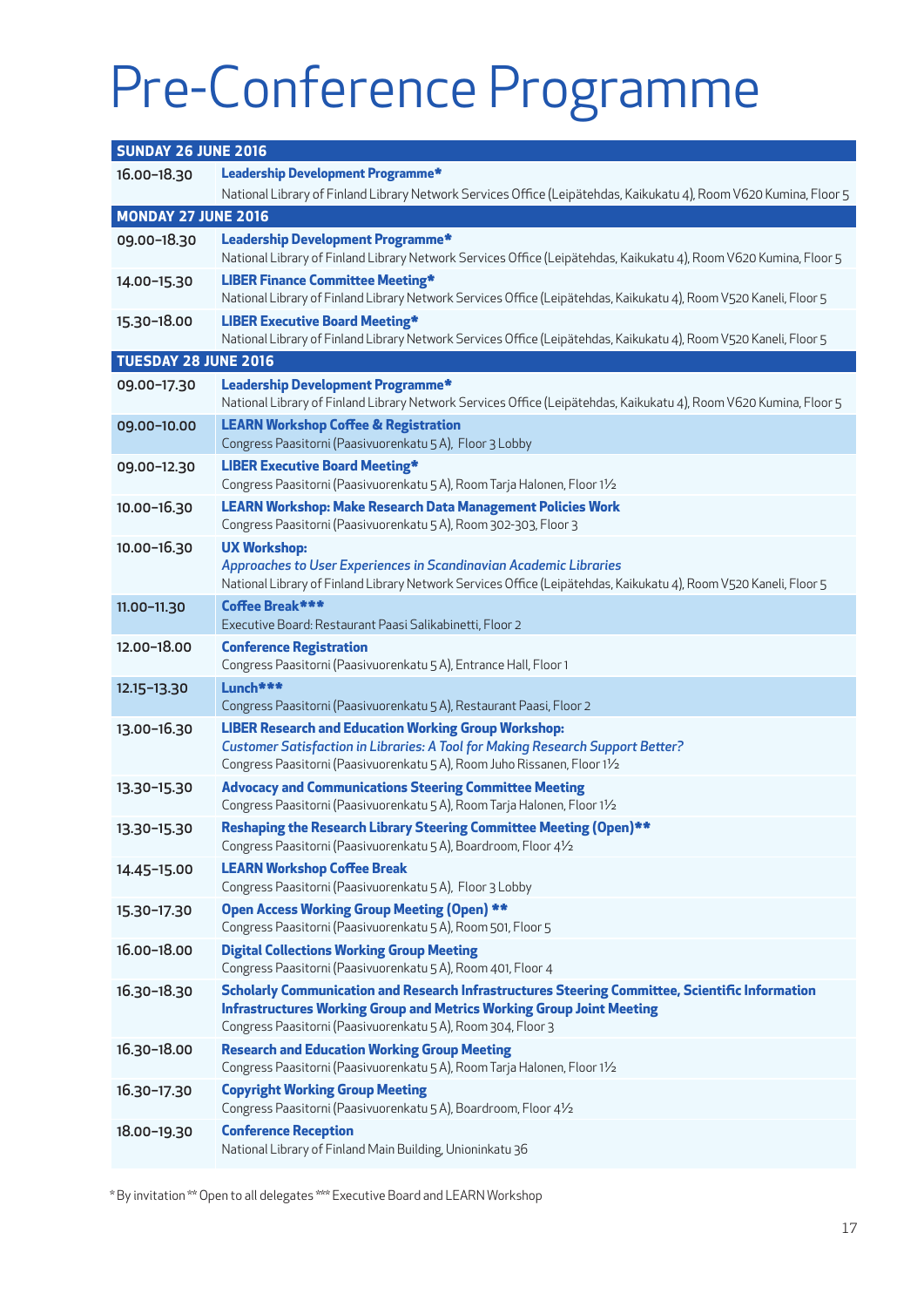## Conference Programme

#### **WEDNESDAY 29 JUNE 2016** CONGRESS PAASITORNI (PAASIVUORENKATU 5 A) 08.00–18.00 **Registration**  Entrance Hall, Floor 1 **WORKSHOPS** 09.00–10.30 **LIBER Copyright Working Group Workshop: Copyright Exceptions for Libraries – A Global Outlook as a Context for European Copyright Reform** Room Tarja Halonen, Floor 1½ 09.00–10.30 **LIBER Scientific Information Infrastructures Working Group Workshop:**  *Skills for Supporting Research Data Management* Room 302-303, Floor 3 09.00–10.30 **FOSTER Project Workshop:** Open Science at the Core of Libraries Room Juho Rissanen, Floor 1½ 09.00–10.30 **AARC Project Workshop** *AARC: Federate to Win!* Room 301, Floor 3 09.00–10.30 **FutureTDM and OpenMinTeD Projects Workshop:**  *The Future's All Mine: Facilitating Text and Data Mining* Room Tivoli, Floor 1 09.00–10.30 **LIBER Digital Collections Working Group Workshop:**  *Next Generation Library Systems in Europe* Siltasaari Hall, Floor 1 09.00–10.30 **LIBER Digital Curation Interest Group Workshop:** *The Wood for the Trees: Discoverability of Digital Collections* Room Karl Lindahl, Floor 1½ 09.00–10.30 **SPARC Europe Workshop:**  *SPARC Europe: Making Open the Default* Room Viktor Julius von Wright, Floor 3½ 10.00–12.00 **Leadership & Workforce Development Working Group Meeting** Room 355, Floor 3½ 10.30–11.00 **Coffee Break** Landings and Foyers on Floors 0, 1, 1½, 2½ and 3 11.00–12.00 **LIBER Copyright Working Group Workshop: Copyright Exceptions for Libraries – A Global Outlook as a Context for European Copyright Reform** Room Tarja Halonen, Floor 1½ 11.00–12.00 **LIBER Scientific Information Infrastructures Working Group Workshop:**  *Skills for Supporting RDM* Room 302–303, Floor 3 11.00–12.00 **FOSTER Project Workshop:**  *Open Science at the Core of Libraries* Room Juho Rissanen, Floor 1½ 11.00–12.00 **AARC Project Workshop:** *AARC: Federate to Win!* Room 301, Floor 3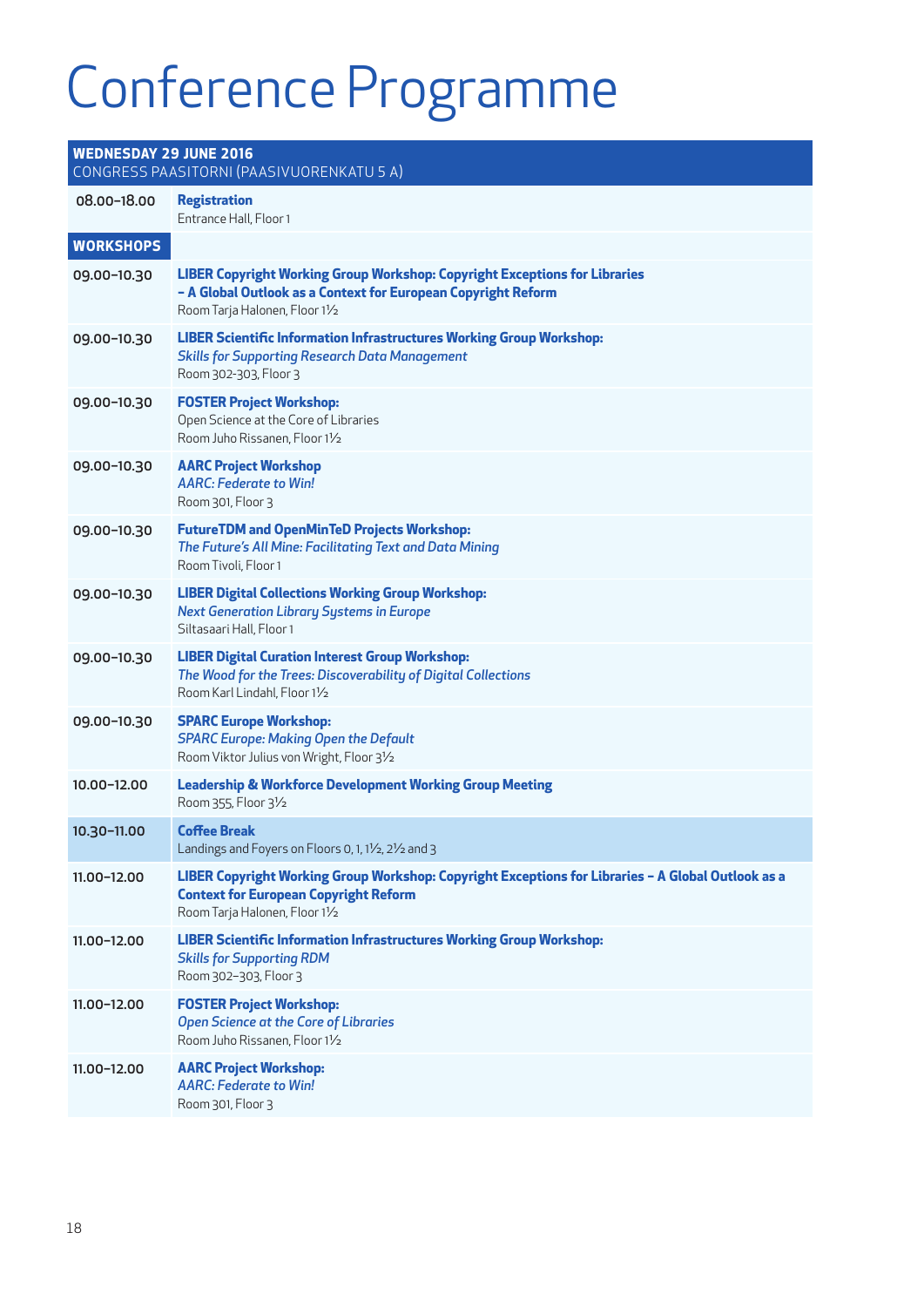| 11.00-12.00 | <b>FutureTDM and OpenMinTeD Projects Workshop:</b><br>The Future's All Mine: Facilitating Text and Data Mining<br>Room Tivoli, Floor 1                                                                                                                  |
|-------------|---------------------------------------------------------------------------------------------------------------------------------------------------------------------------------------------------------------------------------------------------------|
| 11.00-12.00 | <b>LIBER Digital Collections Working Group Workshop:</b><br><b>Next Generation Library Systems in Europe</b><br>Siltasaari Hall, Floor 1                                                                                                                |
| 11.00-12.00 | <b>Digital Cultural Heritage Forum:</b><br>The Wood for the Trees: Discoverability of Digital Collections<br>Room Karl Lindahl, Floor 11/2                                                                                                              |
| 11.00-12.00 | <b>SPARC Europe Workshop:</b><br><b>SPARC Europe: Making Open the Default</b><br>Room Viktor Julius von Wright, Floor 31/2                                                                                                                              |
| 12.00-13.00 | Lunch<br>Restaurant Paasi, Floor 2<br>Paasin Kellari, Floor 0                                                                                                                                                                                           |
| 13.00-13.30 | <b>Opening Ceremony</b><br>Congress Hall, Floor 21/2                                                                                                                                                                                                    |
|             | <b>Welcome From</b><br>Professor Jukka Kola, Rector of the University of Helsinki                                                                                                                                                                       |
|             | <b>Welcome From</b><br><b>Professor Kai Ekholm</b> , Director, National Library of Finland                                                                                                                                                              |
|             | <b>Reply By</b><br>Kristiina Hormia-Poutanen, LIBER President                                                                                                                                                                                           |
|             | <b>Opening of Meeting of Participants</b>                                                                                                                                                                                                               |
| 13.30-14.15 | <b>Opening Keynote</b><br>Congress Hall, Floor 21/2                                                                                                                                                                                                     |
|             | Joining Networks in the World of Open Science<br>Professor Riitta Maijala, Executive Director, Academy of Finland<br><b>CHAIR: Jeannette Frey, BCU Lausanne, Switzerland</b>                                                                            |
| 14.15-14.45 | <b>Plenary Session</b><br>Congress Hall, Floor 21/2                                                                                                                                                                                                     |
|             | Earth Observations and the Importance of Broad, Open Data Sharing Policies<br>INVITED SPEAKER: Barbara J. Ryan, Secretariat Director, Group on Earth Observations (GEO), Geneva, Switzerland<br><b>CHAIR: Jeannette Frey, BCU Lausanne, Switzerland</b> |
| 14.45-15.00 | <b>Discussion</b>                                                                                                                                                                                                                                       |
| 15.00       | <b>Conference Photograph</b><br>Congress Hall, Floor 21/2                                                                                                                                                                                               |
| 15.05-15.30 | <b>Coffee Break</b><br><b>Sponsored by the Association for Computing Machinery (ACM)</b><br>Landings and Foyers on Floors 1, 11/2, 21/2 and 3                                                                                                           |
| 15.30-16.30 | <b>Session 1: Enabling Open Science</b><br>Siltasaari Hall, Floor 1<br><b>CHAIR: Johan Rademakers</b> , KU Leuven, Belgium                                                                                                                              |
|             | 1.1 Linking Research Integrity and Open Science - A New Role for Research Librarians<br>Margo Bargheer and Birgit Schmidt, Göttingen State and University Library, Germany                                                                              |
|             | 1.2 Working with the Research Community Towards Open Science<br>- ZBW's Experience in Economics and Business Studies<br>Olaf Siegert, ZBW Leibniz Information Centre for Economics, Germany                                                             |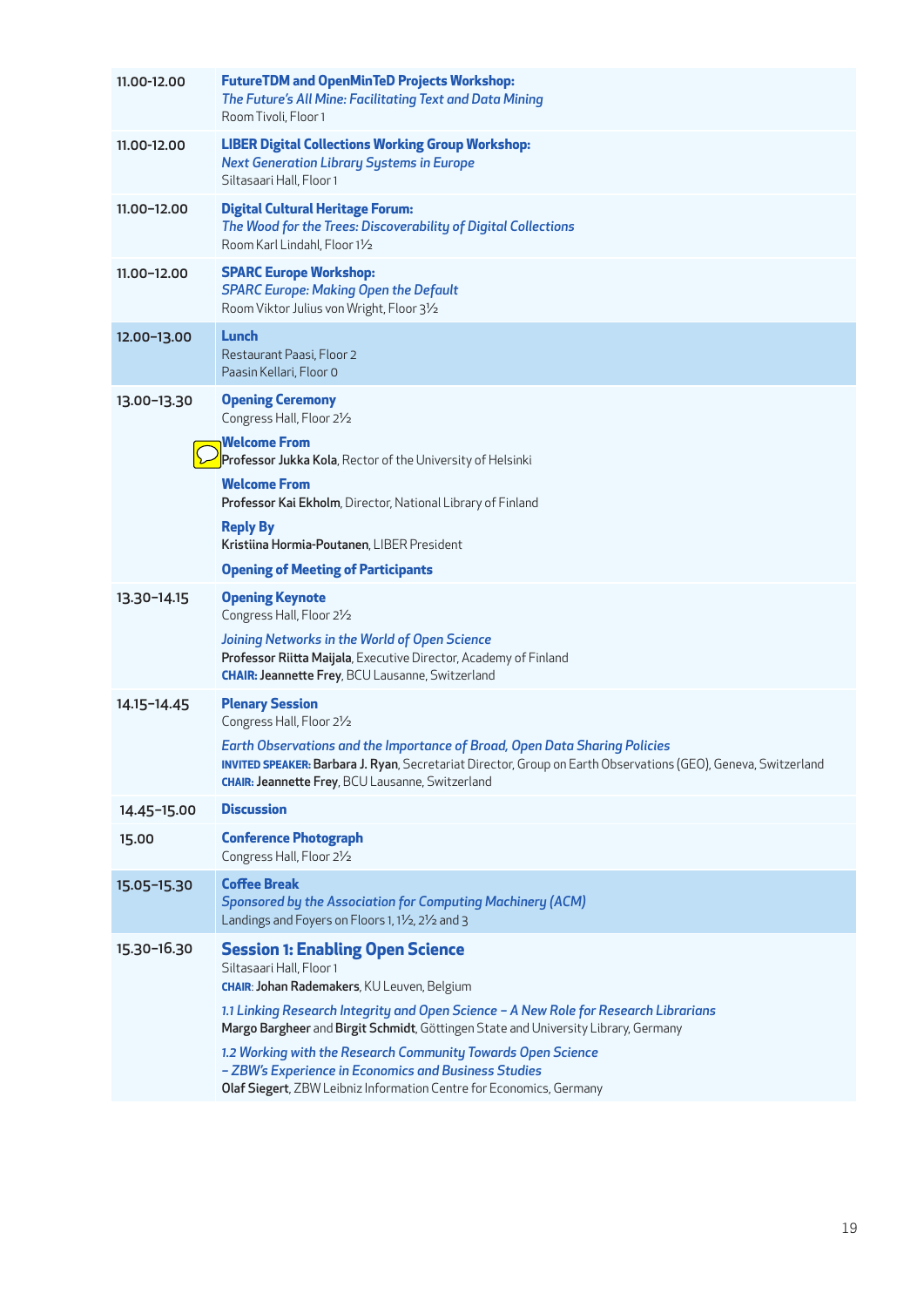| 15.30-16.30 | <b>Session 2: Ethical and Legal Issues</b><br>Room Juho Rissanen, Floor 11/2<br><b>CHAIR: Jonas Holm</b> , University of Stockholm, Sweden<br>2.1 Legal, Ethical, and Policy Issues of 'Big Data 2.0' Collaborative Ventures and<br><b>Roles for Information Professionals in Research Libraries</b><br>Sheila Corrall and James D. 'Kip' Currier, University of Pittsburgh, USA<br>2.2 Availability, Data Privacy and Copyrights - Opening Knowledge via Contracts and Pilots<br>Tuula Pääkkönen, National Library of Finland, Finland |
|-------------|-----------------------------------------------------------------------------------------------------------------------------------------------------------------------------------------------------------------------------------------------------------------------------------------------------------------------------------------------------------------------------------------------------------------------------------------------------------------------------------------------------------------------------------------|
| 15.30-16.30 | <b>Session 3: The Library as Laboratory</b><br>Room Karl Lindahl, Floor 11/2<br><b>CHAIR: Claudia Fabian</b> , Bavarian State Library, Germany<br>3.1 DigiLab at the University of Manchester Library - Experiment, Play, Learn<br>Lorraine Joanne Beard and Ros Bell, University of Manchester Library, UK<br>3.2 SMART Library<br>Lars Binau, DTU Library, Denmark                                                                                                                                                                    |
| 15.30-16.30 | <b>Session 4: The Library as Publisher</b><br>Room 302-303, Floor 3<br>CHAIR: Martin Moyle, UCL, London, UK<br>4.1 The Rise of the New University Press: the Current Landscape and Future Directions<br>Chris Keene, Caren Milloy and Verena Weigert, Jisc, UK<br>Graham Stone, University of Huddersfield, UK<br>4.2 A Model of Open-Access Scholarly Publishing: The Emory Center for Digital Scholarship<br>Allen E. Tullos, Emory University, USA                                                                                   |
| 16.30-17.30 | World Café: LIBER Strategy 2018-2022<br>Congress Hall, Floor 21/2<br><b>CHAIR: Maurits van De Graaf, Plieade Consulting, The Netherlands</b>                                                                                                                                                                                                                                                                                                                                                                                            |
| 19.00       | <b>Conference Dinner</b><br>Restaurant Bank, Unioninkatu 20, Helsinki                                                                                                                                                                                                                                                                                                                                                                                                                                                                   |

#### **THURSDAY 30 JUNE 2016** CONGRESS PAASITORNI (PAASIVUORENKATU 5 A)

| 08.00-18.00 | <b>Registration</b><br>Entrance Hall, First Floor                                                                                                                                                                                                |
|-------------|--------------------------------------------------------------------------------------------------------------------------------------------------------------------------------------------------------------------------------------------------|
| 09.00-10.30 | <b>Session 5: Content and Processes</b><br>Room 302-303, Floor 3<br><b>CHAIR: Birgit Schmidt</b> , Göttingen State and University Library, Germany<br>5.1 Defining National Solutions for Managing Book Collections and Improving Digital Access |
|             | Neil Grindley and Paola Marchionni, Jisc, UK                                                                                                                                                                                                     |
|             | 5.2 Personalized DMP Support Service: Lessons Learned and Best Practices<br>Aude Dieudé and Isabelle Kratz, EPFL, Switzerland                                                                                                                    |
|             | 5.3 SowiDataNet - A User-Driven Repository for Data Sharing and Centralizing Research Data from the<br><b>Social and Economic Sciences in Germany</b><br>Monika Linne, GESIS Leibniz Institute for the Social Sciences, Germany                  |
| 09.00-10.30 | <b>Session 6: User-Centred Design</b><br>Room Karl Lindahl, Floor 11/2<br><b>CHAIR: Giannis Tsakonas, University of Patras, Greece</b>                                                                                                           |
|             | 6.1 From Industry to Academia - User-Centred Design Driving Library Service Innovation<br>Sue Mehrer and Andy Priestner, Cambridge University Library, UK                                                                                        |
|             | 6.2 Knowing your Customer- Shaping Library Strategy<br>Penny Hicks, University of Manchester Library, UK                                                                                                                                         |
|             | 6.3 Service Design as Method - Library Services Developed from Users' Needs<br>Eva Dahlbäck and Martin Wincent, Stockholm University Library, Sweden                                                                                             |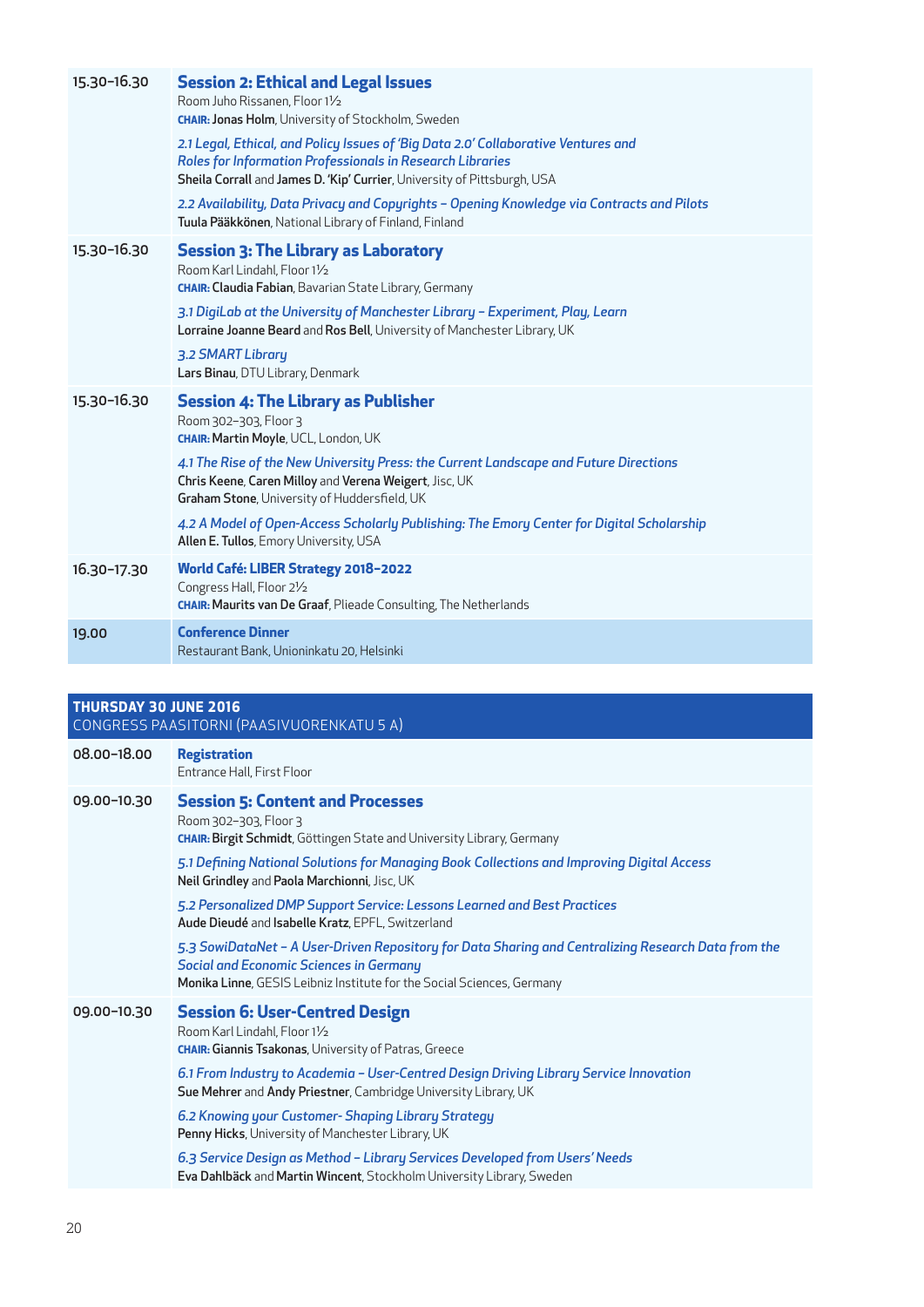| 09.00-10.30     | <b>Session 7: Possibilities and Pitfalls of RDM</b><br>Siltasaari Hall, Floor 1<br>CHAIR: Hilde van Wijngaarden, Amsterdam University of Applied Sciences, The Netherlands                                                         |
|-----------------|------------------------------------------------------------------------------------------------------------------------------------------------------------------------------------------------------------------------------------|
|                 | 7.1 'The Road to Data Sharing is Paved with Good Intentions': Looking at UK Research Data Policies<br>Laurence Horton, London School of Economics and Political Science, UK                                                        |
|                 | 7.2 Data Management Support as Core Business of Research Libraries: Lessons Learned at Radboud Uni-<br>versity Library<br>Mijke Jetten, Maaike Messelink, Harrie Knippenberg and Tina Reilink, Radboud University, The Netherlands |
|                 | 7.3 Data Management Support at Leiden University<br>Peter Verhaar, Laurents Sesink, Fieke Schoots and Floor Frederiks, Leiden University, The Netherlands                                                                          |
| 09.00-10.30     | <b>Session 8: Visionary Open Access?</b><br>Congress Hall, Floor 21/2<br><b>CHAIR: Lluis Anglada</b> , CSUC, Spain                                                                                                                 |
|                 | 8.1 From Subscription to Fair Open Access: A Roadmap<br>Saskia C. J. de Vries, Radboud University, The Netherlands                                                                                                                 |
|                 | 8.2 The FP7 Post-Grant Open Access Pilot: An All-Encompassing Gold Open Access Funding Initiative<br>Pablo De Castro, LIBER, The Netherlands<br>Saskia C. J. de Vries, Radboud University, The Netherlands                         |
|                 | 8.3 Open Access Depends on Us Professors! Europe's Open Access Champions<br>Vanessa Proudman, SPARC Europe, The Netherlands                                                                                                        |
| 10.30-11.00     | <b>Coffee Break</b><br><b>Sponsored by Eduix</b><br>Landings and Foyers on Floors 1, 11/2, 21/2 and 3                                                                                                                              |
| 11.00-11.30     | <b>Plenary Session</b><br>Congress Hall, Floor 21/2                                                                                                                                                                                |
|                 | Digital Humanities In and Of the Library<br><b>INVITED SPEAKER: Dr Peter Leonard, Yale University, USA</b><br><b>CHAIR: Wolfram Horstmann</b> , Göttingen State and University Library, Germany                                    |
| $11.30 - 11.45$ | <b>Discussion</b>                                                                                                                                                                                                                  |
| $11.45 - 12.00$ | <b>Poster Session I: Poster Presentations</b><br>Congress Hall, Floor 21/2<br><b>CHAIR: Claudia Fabian</b> , Bavarian State Library, Germany                                                                                       |
| 12.00-13.00     | Lunch<br>Restaurant Paasi, Floor 2<br>Paasin Kellari, Floor 0                                                                                                                                                                      |
| 12.15-13.00     | <b>Conference Programme Committee Meeting (by invitation)</b><br>Salikabinetti in Restaurant Paasi, Floor 2                                                                                                                        |
| 12.30-12.50     | <b>Sponsor: Strategy Update</b><br>Insight and Outlook - A Review of the Royal Society of Chemistry's Open Access Programme<br>Congress Hall, Floor 21/2                                                                           |
|                 | Matt Straiges, Royal Society of Chemistry, UK<br><b>CHAIR: Pablo de Castro, LIBER, The Netherlands</b>                                                                                                                             |
| 12.50-13.00     | <b>Discussion</b>                                                                                                                                                                                                                  |
| 13.00-13.20     | <b>Sponsor: Strategy Update</b><br>Congress Hall, Floor 21/2                                                                                                                                                                       |
|                 | Yearning and Yielding to Change; Deconstructing Library Technology<br>Christopher Spalding, Software Services, EBSCO<br><b>CHAIR: Wilhelm Widmark</b> , Stockholm University Library, Sweden                                       |
| $13.20 - 13.30$ | <b>Discussion</b>                                                                                                                                                                                                                  |
| 13.30-13.50     | <b>Sponsor: Strategy Update</b><br>Congress Hall, Floor 21/2                                                                                                                                                                       |
|                 | <b>Libraries at the Heart of Research and Teaching</b><br>Dr Tamar Sadeh, Ex Libris<br><b>CHAIR: Wilhelm Widmark</b> , Stockholm University Library, Sweden                                                                        |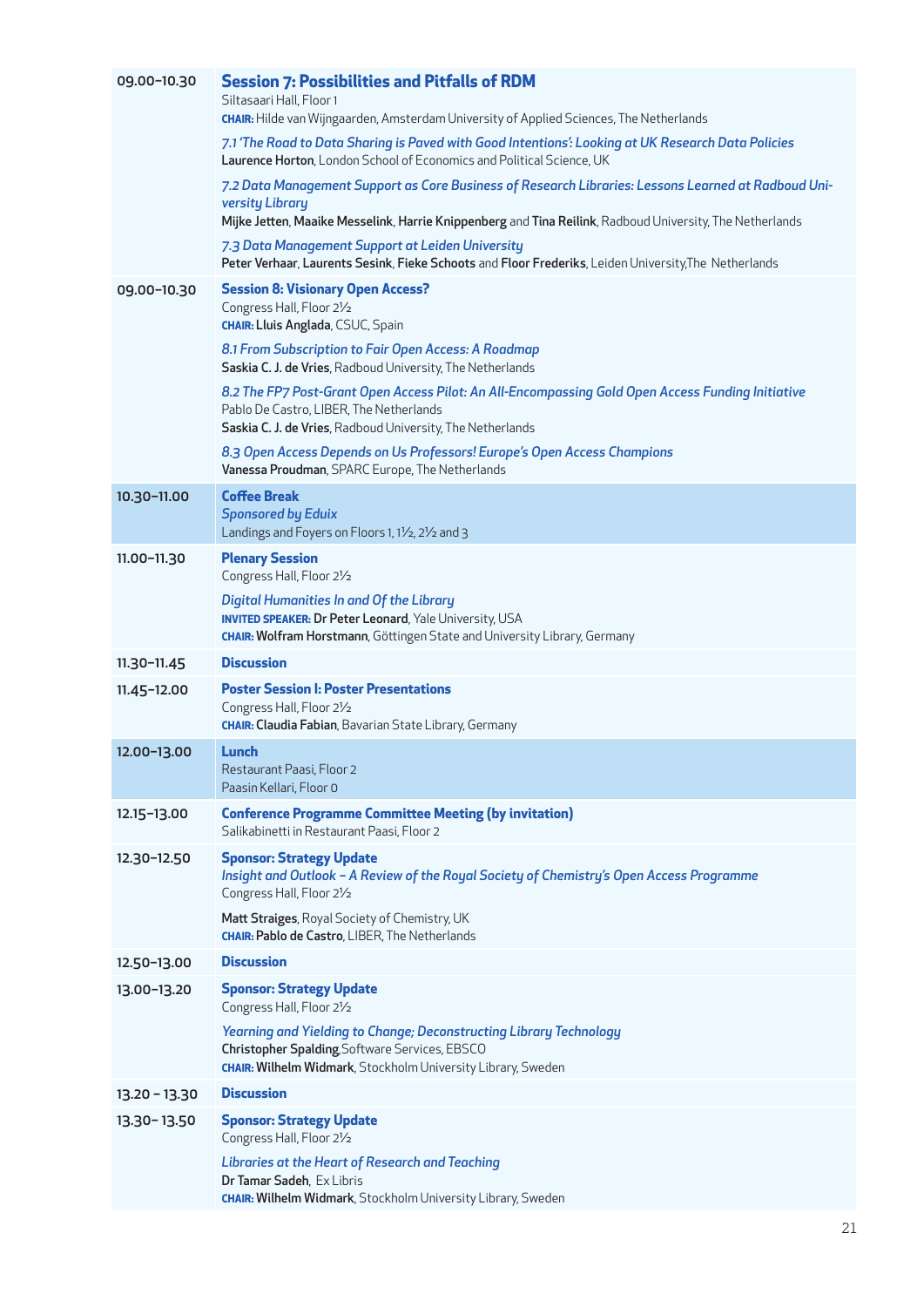| 13.50-14.00               | <b>Discussion</b>                                                                                                                                                                                                                                                                            |
|---------------------------|----------------------------------------------------------------------------------------------------------------------------------------------------------------------------------------------------------------------------------------------------------------------------------------------|
| 14.00-14.20               | <b>Plenary Session</b><br>Congress Hall, Floor 21/2                                                                                                                                                                                                                                          |
|                           | Open Access 2020: Initiatives for Large-Scale Transition to Open Access<br><b>INVITED SPEAKER: Dr Ralf Schimmer</b> , Max Planck Digital Library, Munich, Germany<br><b>CHAIR: Anja Smit</b> , Utrecht University Library, The Netherlands                                                   |
| 14.20-14.35               | <b>Discussion</b>                                                                                                                                                                                                                                                                            |
| 14.35-14.45               | <b>Poster Session II: Poster Presentations</b><br>Congress Hall, Floor 21/2<br><b>CHAIR: Matthijs van Otegem</b> , Erasmus University Rotterdam Library, The Netherlands                                                                                                                     |
| 14.45-15.15               | <b>Coffee Break</b><br>Sponsored by CAS, a Division of the American Chemical Society<br>Landings and Foyers on Floors 1, 11/2, 21/2 and 3                                                                                                                                                    |
| 15.15-16.30               | <b>Meeting of Participants</b><br>Congress Hall, Floor 21/2                                                                                                                                                                                                                                  |
| 16.30-17.30               | <b>Outsider View Panel: LIBER Strategy 2018-22</b><br>Congress Hall, Floor 21/2<br><b>CHAIR:</b> Chris Banks, Imperial College London, UK<br>PANELLISTS: Jean-Francios Dechamp (European Commission), Roly Keating (CENL), Martha Whitehead (CARL),<br>Chris Hartgerink (Tilburg University) |
| 17.30-18.30               | <b>LIBER Executive Board Meeting (by invitation)</b><br>Room 301, Floor 3                                                                                                                                                                                                                    |
| 19.00                     | <b>Conference Reception</b><br>Helsinki University Main Building, Unioninkatu 34 Helsinki                                                                                                                                                                                                    |
|                           |                                                                                                                                                                                                                                                                                              |
| <b>FRIDAY 1 JULY 2016</b> | CONGRESS PAASITORNI (PAASIVUORENKATU 5 A)                                                                                                                                                                                                                                                    |
| 08.00-11.00               | <b>Registration</b><br><b>Entrance Hall, First Floor</b>                                                                                                                                                                                                                                     |

| 09.00-10.30 | <b>Session 9: Open Science Skills and Training</b><br>Room Karl Lindahl, Floor 11/2<br><b>CHAIR: Martin Svoboda</b> , National Technical Library, Czech Republic                                                                                                                                                                       |
|-------------|----------------------------------------------------------------------------------------------------------------------------------------------------------------------------------------------------------------------------------------------------------------------------------------------------------------------------------------|
|             | 9.1 Best Practices in Training for Open Science: Experiences from FOSTER's Two-Year Training Programme<br>Astrid Orth, Göttingen State and University Library, Germany<br>Iryna Kuchma and Gwen Franck, Electronic Information for Libraries (EIFL)                                                                                    |
|             | 2 Data Management, New Tools, New Organisation, and News Skills in the French Research Institute Irstea<br>Caroline Martin, Colette Cadiou and Emmanuelle Jannes-Ober, Irstea, France                                                                                                                                                  |
|             | 9.3 Designing and Delivering an International MOOC on Research Data Management<br>Helen Tibbo, University of North Carolina-Chapel Hill, USA<br>Robin Rice, University of Edinburgh, UK                                                                                                                                                |
| 09.00-10.30 | <b>Session 10: Doing 'Stuff' with Data</b><br>Room 302-303, Floor 3<br><b>CHAIR: Martin Hallik, University of Tartu, Estonia</b><br>10.1 The Radio and Television Archive's Ritva Database as a Tool for Collecting,<br><b>Using and Managing Research Data</b><br>Eeva Savolainen, National Audiovisual Institute of Finland, Finland |
|             | 10.2 If 'Data is the New Gold', Beware of Fool's Gold and Gold Fever: Praxis and Pragmatics in<br><b>Research Data Management</b><br>Hannelore Vanhaverbeke, KU Leuven, Belgium                                                                                                                                                        |
|             | 10.3 Data Mining Beyond Text: Visual Analysis of the Vogue Archive<br>Lindsay King, Yale University, USA                                                                                                                                                                                                                               |